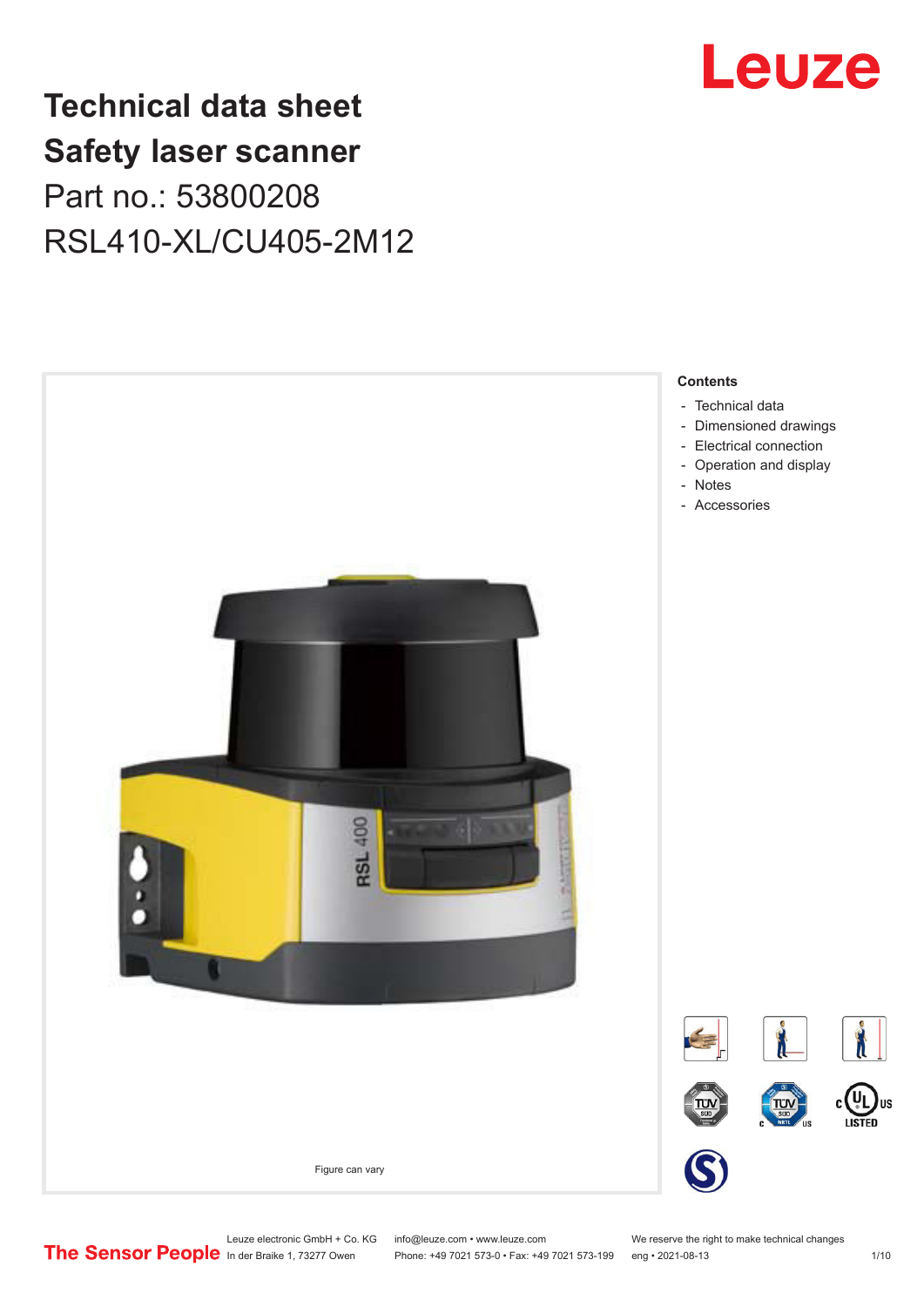## <span id="page-1-0"></span>**Technical data**

# Leuze

### **Basic data**

| <b>Series</b>          | <b>RSL 400</b>                  |
|------------------------|---------------------------------|
| <b>Application</b>     | Mobile danger zone quarding     |
|                        | Mobile side quarding            |
|                        | Stationary access quarding      |
|                        | Stationary danger zone guarding |
| <b>Special version</b> |                                 |
| <b>Special version</b> | AIDA-compliant                  |
|                        |                                 |
| <b>Functions</b>       |                                 |
| <b>Functions</b>       | Four-field mode                 |
|                        | Resolution, selectable          |

### **Characteristic parameters**

| <b>Type</b>            | 3, IEC/EN 61496          |
|------------------------|--------------------------|
| <b>SIL</b>             | 2, IEC 61508             |
| <b>SILCL</b>           | 2, IEC/EN 62061          |
| Performance Level (PL) | d, EN ISO 13849-1        |
| $PFH_{n}$              | 0.00000009 per hour      |
| $PFH_n$                | 9E-08 per hour           |
| Mission time $T_{M}$   | 20 years, EN ISO 13849-1 |
| Category               | 3, EN ISO 13849          |
|                        |                          |

### **Protective field data**

| Scanning angle                                   | 270°            |
|--------------------------------------------------|-----------------|
| Minimum adjustable range                         | $50 \text{ mm}$ |
| Number of field pairs, reversible                | 1               |
| Number of quads, reversible                      | 1               |
| Number of protective functions                   | 1 Piece(s)      |
| Number of independent sensor confi-<br>gurations | $\overline{1}$  |
| Diffuse reflection, min.                         | 1.8%            |
| <b>Operating range</b>                           | 0.825 m         |
|                                                  |                 |

### **Warning field data**

| Number of field pairs    |                 |
|--------------------------|-----------------|
| <b>Operating range</b>   | $020$ m         |
| Object size              | 150 mm x 150 mm |
| Diffuse reflection, min. | 10%             |

### **Optical data**

| Light source                    | Laser, Infrared        |
|---------------------------------|------------------------|
| Laser light wavelength          | 905 nm                 |
| Laser class                     | 1. IEC/EN 60825-1:2014 |
| <b>Transmitted-signal shape</b> | Pulsed                 |
| <b>Repetition frequency</b>     | 90 kHz                 |

### **Measurement data**

| <b>Distance resolution</b> | 1 mm             |
|----------------------------|------------------|
| Detection range            | $050$ m          |
| Diffuse reflection         | 20%              |
| <b>Angular resolution</b>  | $0.1$ $^{\circ}$ |

### **Electrical data**

**Protective circuit COVER 1999** Overvoltage protection

| Performance data                                                            |                                                                              |
|-----------------------------------------------------------------------------|------------------------------------------------------------------------------|
| Supply voltage $U_{B}$                                                      | 24 V, DC, -30  20 %                                                          |
| max.                                                                        | Current consumption (without load), 700 mA, (use power supply unit with 3 A) |
| Power consumption, max.                                                     | 17 W, For 24 V, plus output load                                             |
|                                                                             |                                                                              |
| Outputs<br>Number of safety-related switching 2 Piece(s)<br>outputs (OSSDs) |                                                                              |
|                                                                             |                                                                              |
| Safety-related switching outputs                                            |                                                                              |
| Type                                                                        | Safety-related switching output OSSD                                         |
| Switching voltage high, min.                                                | 20.8 V                                                                       |
| Switching voltage low, max.                                                 | 2V                                                                           |
| Voltage type                                                                | DC                                                                           |
| Safety-related switching output 1                                           |                                                                              |
| Assignment                                                                  | Connection 1, pin 4                                                          |
| <b>Switching element</b>                                                    | Transistor, PNP                                                              |
| Safety-related switching output 2                                           |                                                                              |
| Assignment                                                                  | Connection 1, pin 2                                                          |
| <b>Switching element</b>                                                    | Transistor, PNP                                                              |
| <b>Service interface</b>                                                    |                                                                              |
| <b>Type</b>                                                                 | <b>Bluetooth</b>                                                             |
|                                                                             |                                                                              |
| <b>Bluetooth</b>                                                            |                                                                              |
|                                                                             |                                                                              |
| <b>Function</b>                                                             | Configuration/parametering                                                   |
| <b>Frequency band</b>                                                       | 2,400  2,483.5 MHz                                                           |
| <b>Radiated transmitting power</b>                                          | Max. 4.5 dBm (2.82 mW), class 2                                              |
| Connection                                                                  |                                                                              |
| <b>Number of connections</b>                                                | 3 Piece(s)                                                                   |
|                                                                             |                                                                              |
| <b>Connection 1</b><br><b>Function</b>                                      | Machine interface                                                            |
| <b>Type of connection</b>                                                   | Connector                                                                    |
| <b>Thread size</b>                                                          | M <sub>12</sub>                                                              |
| <b>Type</b>                                                                 | Male                                                                         |
|                                                                             | Metal                                                                        |
| <b>Material</b>                                                             |                                                                              |
| No. of pins                                                                 | 4 -pin                                                                       |
| Encoding                                                                    | A-coded                                                                      |
|                                                                             |                                                                              |
| <b>Connection 2</b><br><b>Function</b>                                      |                                                                              |
|                                                                             | Machine interface                                                            |
| Type of connection                                                          | Connector                                                                    |
| <b>Thread size</b>                                                          | M <sub>12</sub>                                                              |
| <b>Type</b>                                                                 | Male                                                                         |
| <b>Material</b>                                                             | Metal                                                                        |
| No. of pins                                                                 | 4-pin                                                                        |
| Encoding                                                                    | A-coded                                                                      |
| <b>Connection 3</b>                                                         |                                                                              |
| <b>Function</b>                                                             | Data interface                                                               |
| <b>Type of connection</b>                                                   | Connector                                                                    |
| <b>Thread size</b>                                                          | M <sub>12</sub>                                                              |
| <b>Type</b>                                                                 | Female                                                                       |
| <b>Material</b>                                                             | Metal                                                                        |
| No. of pins                                                                 | 4 -pin                                                                       |
| Encoding                                                                    | D-coded                                                                      |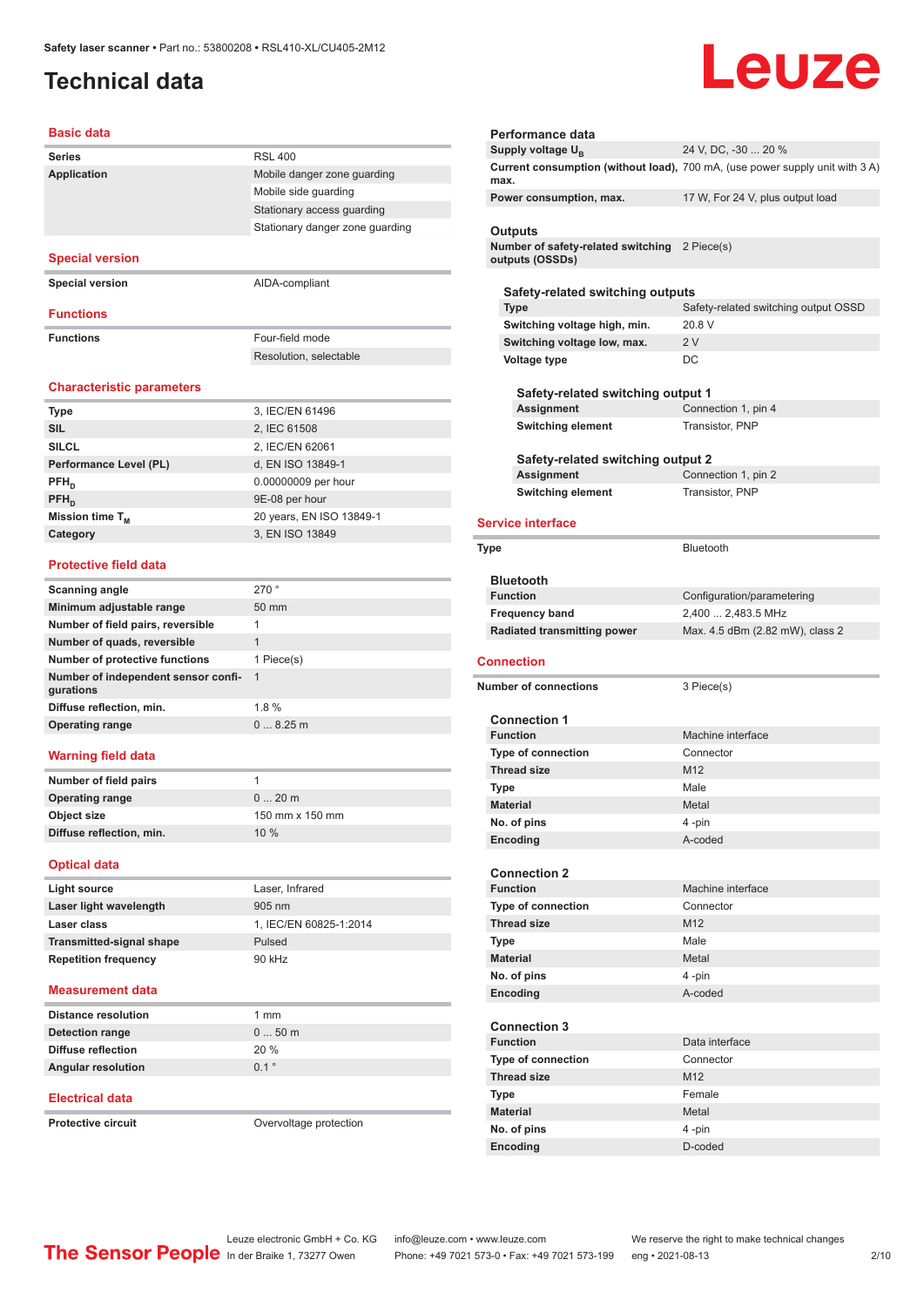## **Technical data**

# Leuze

| <b>Cable properties</b>                                            |                                |
|--------------------------------------------------------------------|--------------------------------|
| Cable resistance, max.                                             | $15 \Omega$                    |
| <b>Mechanical data</b>                                             |                                |
| Dimension (W x H x L)                                              | 140.2 mm x 148.6 mm x 140.3 mm |
| <b>Housing material</b>                                            | Metal                          |
|                                                                    | <b>Plastic</b>                 |
| <b>Metal housing</b>                                               | Diecast zinc                   |
| Lens cover material                                                | Plastic/PC                     |
| Net weight                                                         | 3,000q                         |
| <b>Housing color</b>                                               | Yellow, RAL 1021               |
| <b>Type of fastening</b>                                           | Mounting plate                 |
|                                                                    | Through-hole mounting          |
|                                                                    | Via optional mounting device   |
| <b>Operation and display</b>                                       |                                |
| Type of display                                                    | Alphanumerical display         |
|                                                                    | <b>LED</b> indicator           |
| <b>Number of LEDs</b>                                              | 3 Piece(s)                     |
| <b>Type of configuration</b>                                       | Software Sensor Studio         |
| <b>Operational controls</b>                                        | Software Sensor Studio         |
| <b>Environmental data</b>                                          |                                |
| Ambient temperature, operation                                     | 050 °C                         |
| Ambient temperature, storage                                       | $-20$ 60 °C                    |
| Relative humidity (non-condensing)                                 | 15  95 %                       |
| <b>Certifications</b>                                              |                                |
| Degree of protection                                               | IP 65                          |
| <b>Protection class</b>                                            | III, EN 61140                  |
| <b>Certifications</b>                                              | c TÜV Süd US                   |
|                                                                    | c UL US                        |
|                                                                    | TÜV Süd                        |
| Test procedure for EMC in accordance DIN 40839-1/3                 |                                |
| with standard                                                      | EN 61496-1                     |
| Test procedure for oscillation in<br>accordance with standard      | EN 60068-2-6                   |
| Test procedure for continuous shock<br>in accordance with standard | IEC 60068-2-29                 |
|                                                                    |                                |
| <b>US patents</b>                                                  | US 10,304,307B                 |

### **Classification**

| <b>Customs tariff number</b> | 85365019 |
|------------------------------|----------|
| eCl@ss 5.1.4                 | 27272705 |
| eCl@ss 8.0                   | 27272705 |
| eCl@ss 9.0                   | 27272705 |
| eCl@ss 10.0                  | 27272705 |
| eCl@ss 11.0                  | 27272705 |
| <b>ETIM 5.0</b>              | EC002550 |
| <b>ETIM 6.0</b>              | EC002550 |
| <b>ETIM 7.0</b>              | EC002550 |

| Degree of protection                                               | IP 65          |
|--------------------------------------------------------------------|----------------|
| <b>Protection class</b>                                            | III, EN 61140  |
| <b>Certifications</b>                                              | c TÜV Süd US   |
|                                                                    | c UL US        |
|                                                                    | TÜV Süd        |
| Test procedure for EMC in accordance<br>with standard              | DIN 40839-1/3  |
|                                                                    | EN 61496-1     |
| Test procedure for oscillation in<br>accordance with standard      | EN 60068-2-6   |
| Test procedure for continuous shock<br>in accordance with standard | IEC 60068-2-29 |
| US patents                                                         | US 10,304,307B |
|                                                                    | US 7,656,917 B |
|                                                                    | US 7,696,468 B |
|                                                                    | US 8,520,221 B |
|                                                                    |                |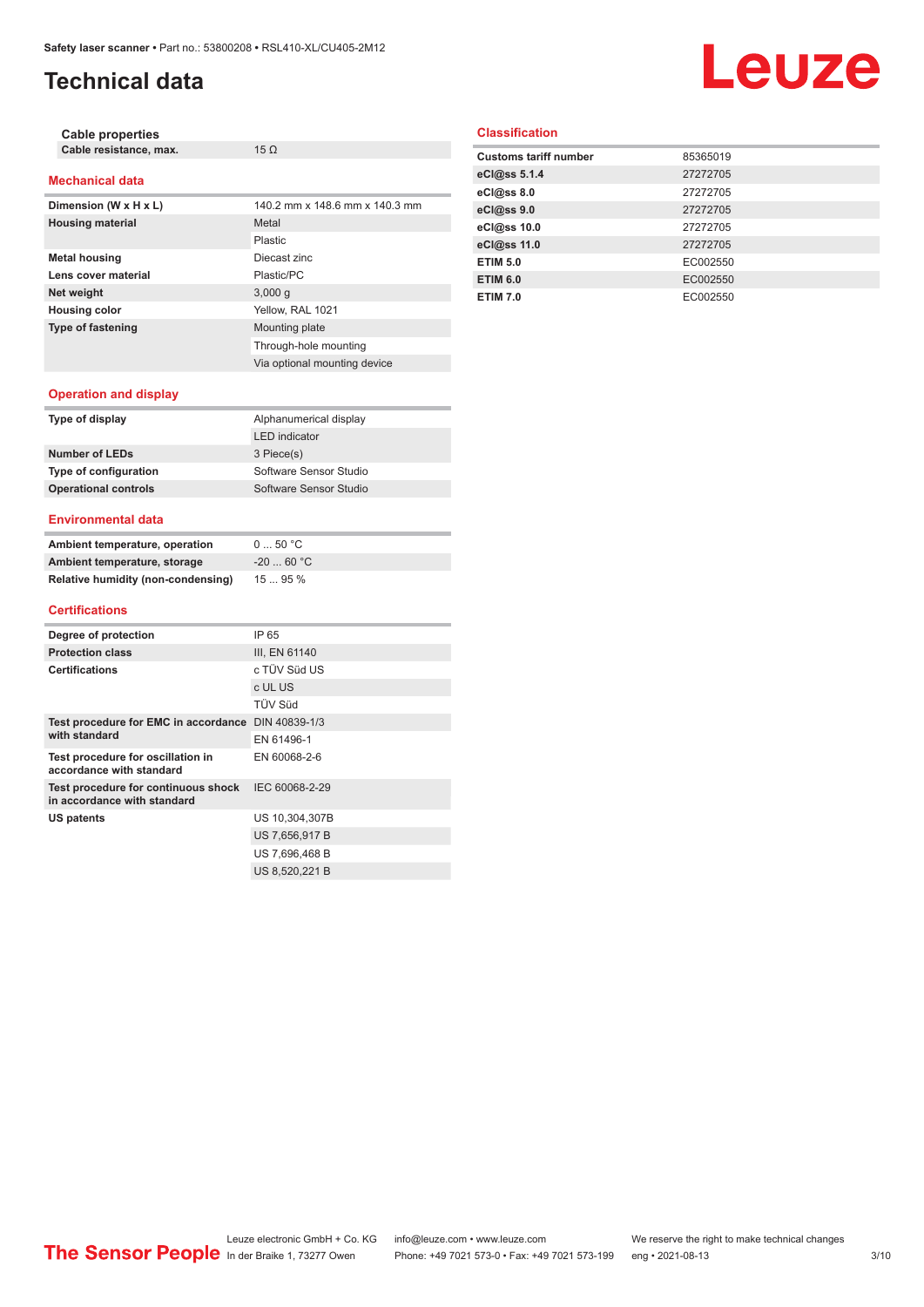## <span id="page-3-0"></span>**Dimensioned drawings**

All dimensions in millimeters

Dimensions safety laser scanner with connection unit









1 Scan level

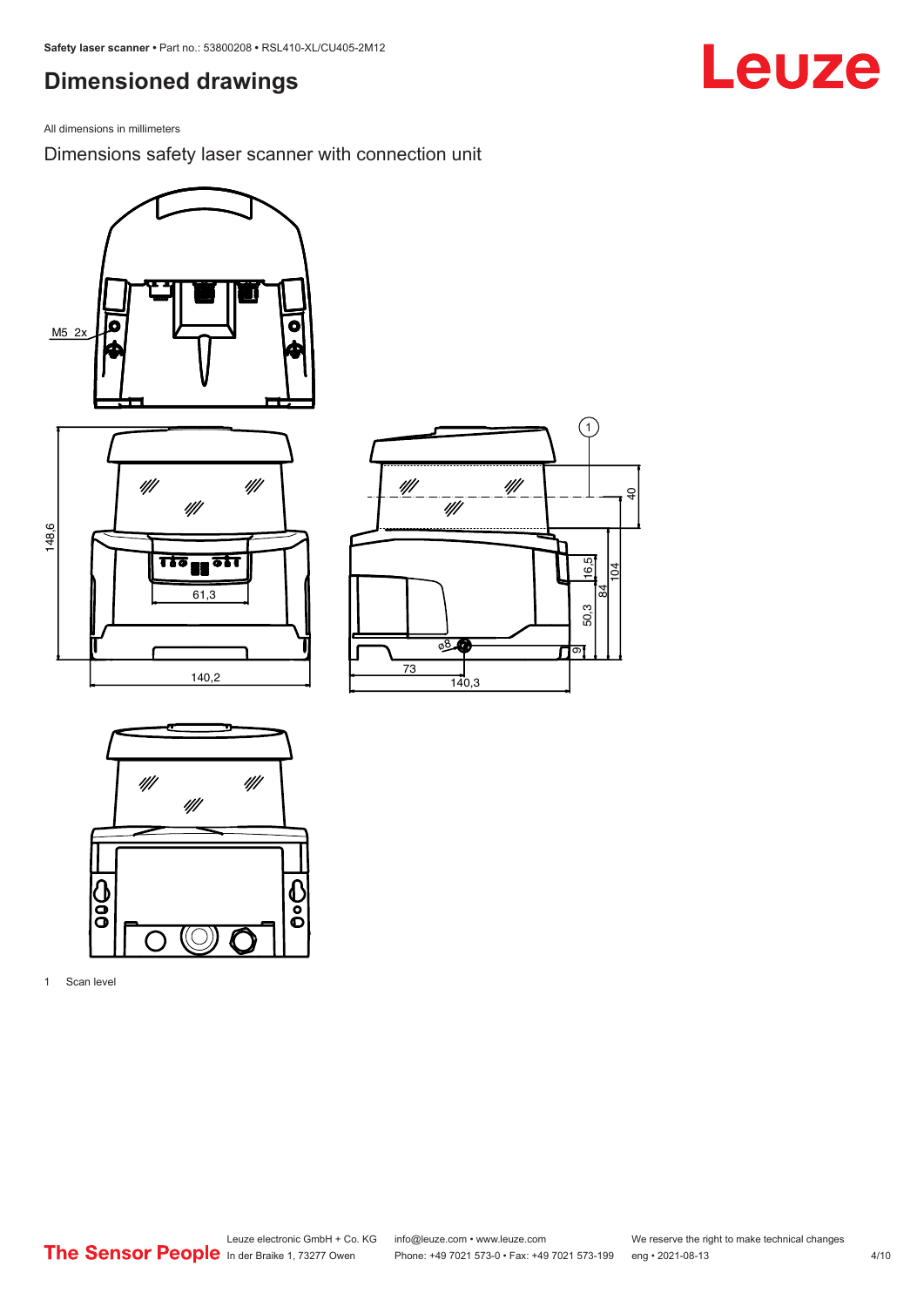## **Dimensioned drawings**

Mounting dimensions safety laser scanner with connection unit



Minimum space requirements for installation and replacement of scanner unit



Leuze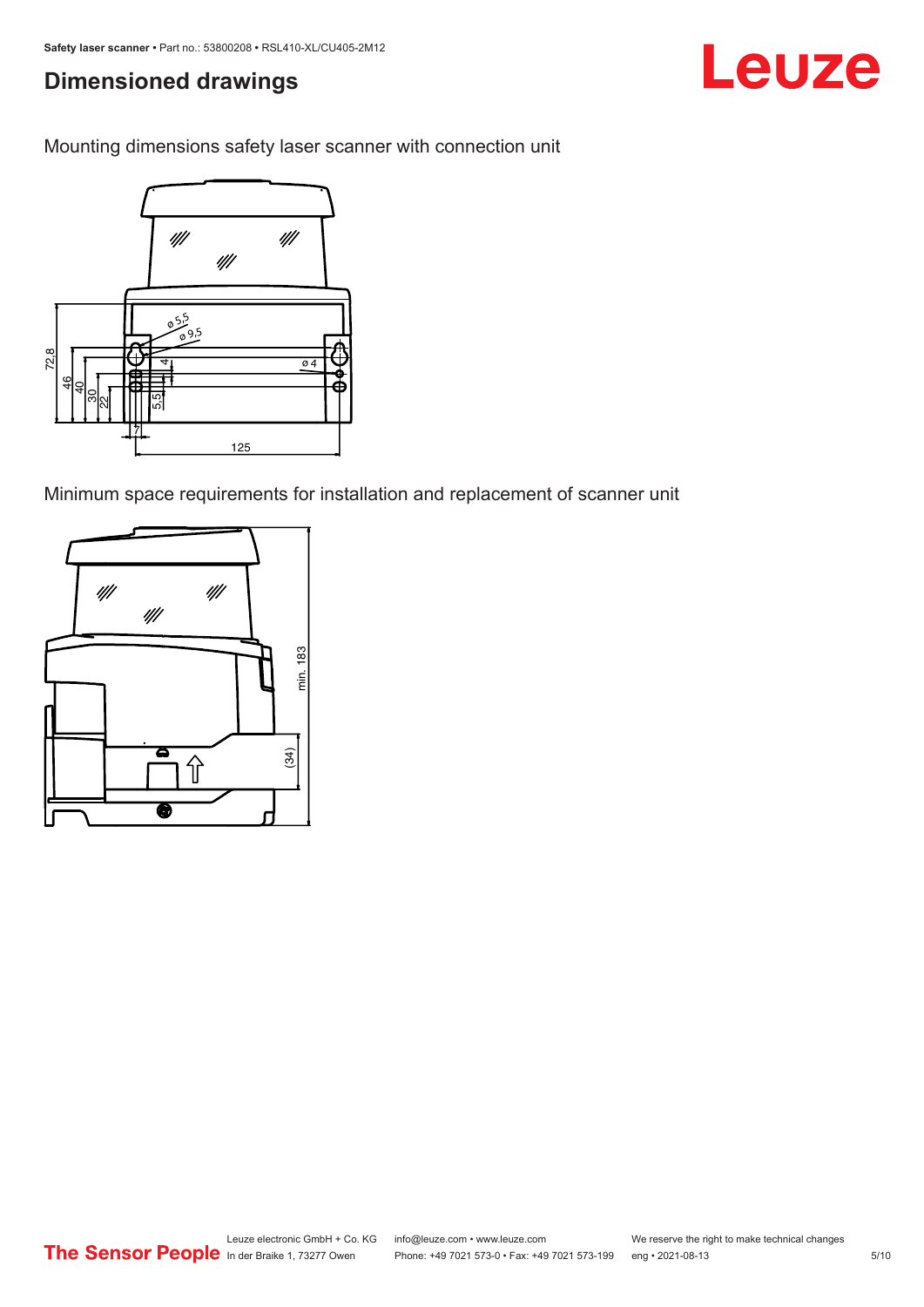# <span id="page-5-0"></span>**Dimensioned drawings**

# Leuze

Dimensions of scanning range



1 Reference point for distance measurement and protective field radius

# **Electrical connection**

| <b>Connection 1</b>      | Х1                |
|--------------------------|-------------------|
| <b>Function</b>          | Machine interface |
| Type of connection       | Connector         |
| <b>Thread size</b>       | M12               |
| <b>Type</b>              | Male              |
| <b>Material</b>          | Metal             |
| No. of pins              | 4-pin             |
| Encoding                 | A-coded           |
| <b>Connector housing</b> | <b>FE/SHIELD</b>  |
|                          |                   |

### **Pin Pin assignment Conductor Conductor Color**

|                | +24 V DC | Brown        |  |
|----------------|----------|--------------|--|
| $\overline{2}$ | OSSDA2   | White        |  |
| 3              | 0 V      | <b>Blue</b>  |  |
| л              | OSSDA1   | <b>Black</b> |  |
|                |          |              |  |

### **Connection 2 X2**

| <b>Function</b>           | Machine interface |
|---------------------------|-------------------|
| <b>Type of connection</b> | Connector         |
| <b>Thread size</b>        | M12               |
| <b>Type</b>               | Male              |
| <b>Material</b>           | Metal             |
| No. of pins               | $4 - pin$         |
| Encoding                  | A-coded           |
| <b>Connector housing</b>  | <b>FE/SHIELD</b>  |

2

 $E_{\rightarrow}$ 

1

4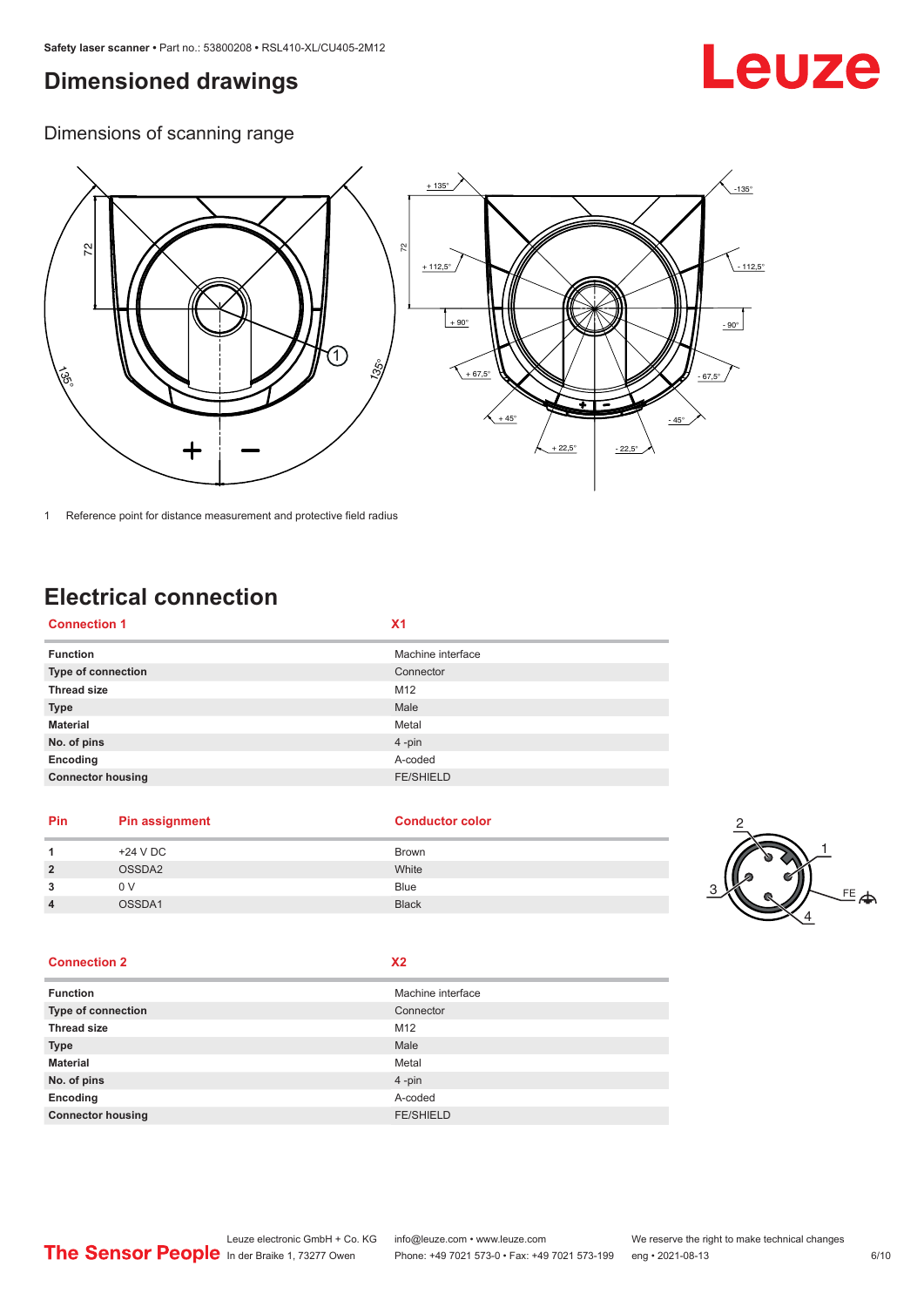### <span id="page-6-0"></span>**Electrical connection**

# **Leuze**

| Pin | Pin assignment | <b>Conductor color</b> |
|-----|----------------|------------------------|
|     | <b>MELD IN</b> | <b>Brown</b>           |
|     | n.c.           | White                  |
|     | n.c.           | <b>Blue</b>            |
|     | MELD OUT       | <b>Black</b>           |
|     |                |                        |



### **Connection 3 ETH**

| <b>Function</b>          | Data interface   |
|--------------------------|------------------|
| Type of connection       | Connector        |
| <b>Thread size</b>       | M12              |
| <b>Type</b>              | Female           |
| <b>Material</b>          | Metal            |
| No. of pins              | 4-pin            |
| Encoding                 | D-coded          |
| <b>Connector housing</b> | <b>FE/SHIELD</b> |
|                          |                  |

| Pin | <b>Pin assignment</b> | <b>Conductor color</b> |  |
|-----|-----------------------|------------------------|--|
|     | TD+                   | Yellow                 |  |
|     | $RD+$                 | White                  |  |
|     | TD-                   | Orange                 |  |
|     | RD-                   | <b>Blue</b>            |  |
|     |                       |                        |  |

# **Operation and display**

| <b>LED</b>     | <b>Display</b>           | <b>Meaning</b>                                                                                                           |
|----------------|--------------------------|--------------------------------------------------------------------------------------------------------------------------|
| 1              | Off                      | Device switched off                                                                                                      |
|                | Red, continuous light    | OSSD off                                                                                                                 |
|                | Red, flashing            | Error                                                                                                                    |
|                | Green, continuous light  | OSSD on                                                                                                                  |
| $\overline{2}$ | Off                      | RES deactivated or RES activated and released                                                                            |
|                | Yellow, flashing         | Protective field occupied                                                                                                |
|                | Yellow, continuous light | RES activated and blocked but ready to be unlocked - protective field<br>free and linked sensor is enabled if applicable |
| 3              | Off                      | Free warning field                                                                                                       |
|                | Blue, continuous light   | Warning field interrupted                                                                                                |
| $\overline{4}$ | Off                      | Four field mode: warning field 3 free                                                                                    |
|                | Blue, continuous light   | Four field mode: warning field 3 interrupted                                                                             |
| 5              | Yellow, flashing         | Four field mode: warning field 2 interrupted                                                                             |

### **Notes**

| Observe intended use!                                                                                                                |
|--------------------------------------------------------------------------------------------------------------------------------------|
| $\%$ The product may only be put into operation by competent persons.<br>§ Only use the product in accordance with its intended use. |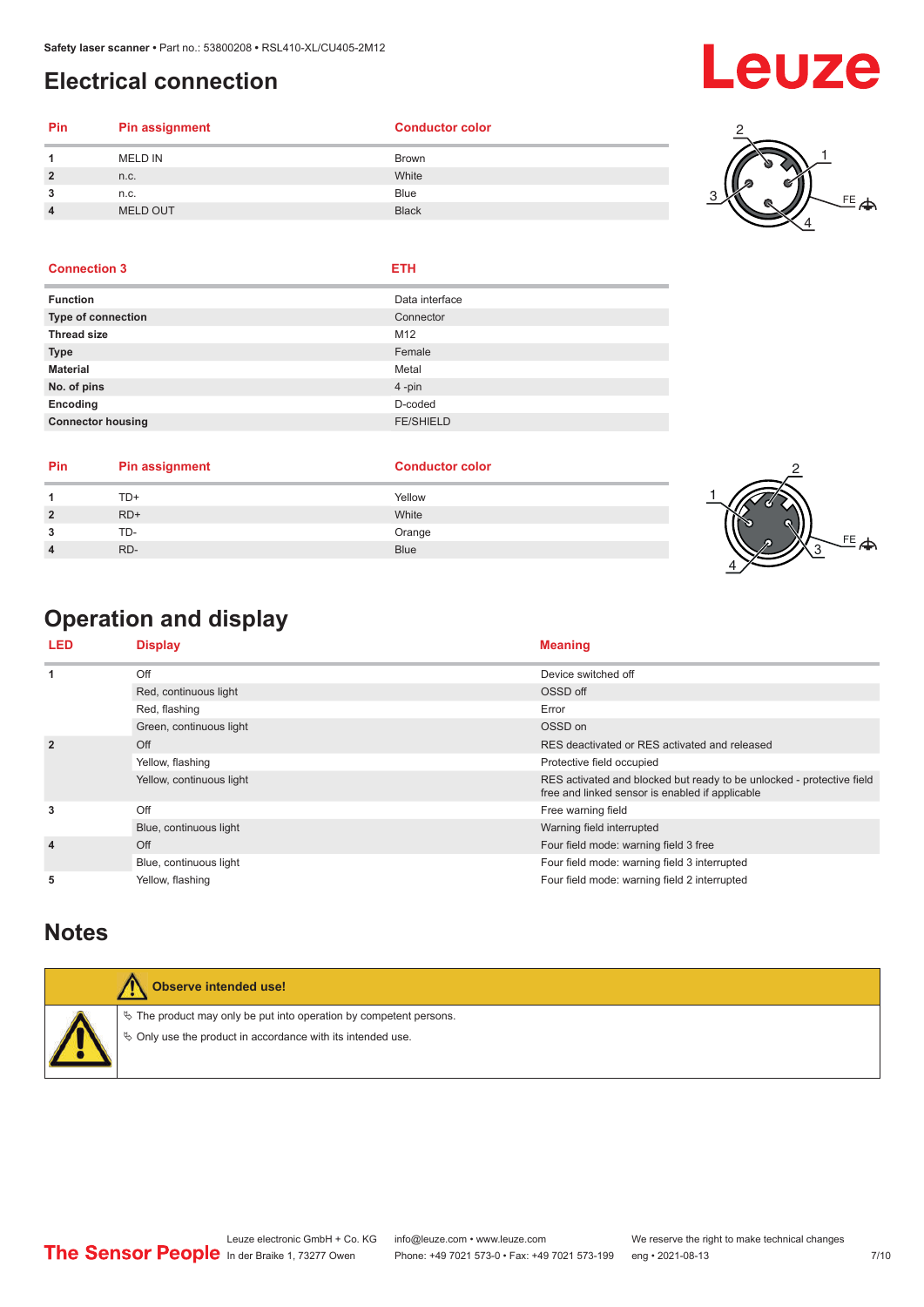### <span id="page-7-0"></span>**Notes**

|   | <b>WARNING! INVISIBLE LASER RADIATION - CLASS 1 LASER PRODUCT</b>                                                                                                                                                                                                                                                                                                                                                                                                                                                                                         |
|---|-----------------------------------------------------------------------------------------------------------------------------------------------------------------------------------------------------------------------------------------------------------------------------------------------------------------------------------------------------------------------------------------------------------------------------------------------------------------------------------------------------------------------------------------------------------|
| 纂 | The device satisfies the requirements of IEC 60825-1:2014 (EN 60825-1:2014) safety regulations for a product of laser class 1 as well as the<br>U.S. 21 CFR 1040.10 regulations with deviations corresponding to "Laser Notice No. 56" from May 8, 2019.<br>$\&$ Observe the applicable statutory and local laser protection regulations.<br>$\%$ The device must not be tampered with and must not be changed in any way.<br>There are no user-serviceable parts inside the device.<br>Repairs must only be performed by Leuze electronic GmbH + Co. KG. |

### **Accessories**

## Connection technology - Connection cables

|   | Part no. | <b>Designation</b> | <b>Article</b>   | <b>Description</b>                                                                                                                                          |
|---|----------|--------------------|------------------|-------------------------------------------------------------------------------------------------------------------------------------------------------------|
| ₩ | 50130726 | KD S-M12-4A-P1-050 | Connection cable | Connection 1: Connector, M12, Axial, Female, A-coded, 4-pin<br>Connection 2: Open end<br>Shielded: Yes<br>Cable length: 5,000 mm<br>Sheathing material: PUR |

## Connection technology - Interconnection cables

|                      |        | Part no. | <b>Designation</b>                     | <b>Article</b>        | <b>Description</b>                                                                                                                                                                         |
|----------------------|--------|----------|----------------------------------------|-----------------------|--------------------------------------------------------------------------------------------------------------------------------------------------------------------------------------------|
|                      | 甘晶     | 50135081 | <b>KSS ET-M12-4A-</b><br>RJ45-A-P7-050 | Interconnection cable | Suitable for interface: Ethernet<br>Connection 1: Connector, M12, Axial, Male, D-coded, 4-pin<br>Connection 2: RJ45<br>Shielded: Yes<br>Cable length: 5,000 mm<br>Sheathing material: PUR  |
| C                    | 甘量     | 50135082 | <b>KSS ET-M12-4A-</b><br>RJ45-A-P7-100 | Interconnection cable | Suitable for interface: Ethernet<br>Connection 1: Connector, M12, Axial, Male, D-coded, 4-pin<br>Connection 2: RJ45<br>Shielded: Yes<br>Cable length: 10,000 mm<br>Sheathing material: PUR |
| $_{\mathbb{C}}$<br>ŧ | Ù<br>U | 50135083 | <b>KSS ET-M12-4A-</b><br>RJ45-A-P7-150 | Interconnection cable | Suitable for interface: Ethernet<br>Connection 1: Connector, M12, Axial, Male, D-coded, 4-pin<br>Connection 2: RJ45<br>Shielded: Yes<br>Cable length: 15,000 mm<br>Sheathing material: PUR |

## Mounting technology - Mounting brackets

| Part no. | <b>Designation</b> | <b>Article</b>   | <b>Description</b>                                                                                                                                                                                                                       |
|----------|--------------------|------------------|------------------------------------------------------------------------------------------------------------------------------------------------------------------------------------------------------------------------------------------|
| 53800134 | <b>BT840M</b>      | Mounting bracket | Application: Mounting on chamfered 90° corner<br>Dimensions: 84.9 mm x 72 mm x 205.2 mm<br>Color: Yellow, RAL 1021<br>Type of fastening, at system: Through-hole mounting<br>Type of fastening, at device: Screw type<br>Material: Metal |



Leuze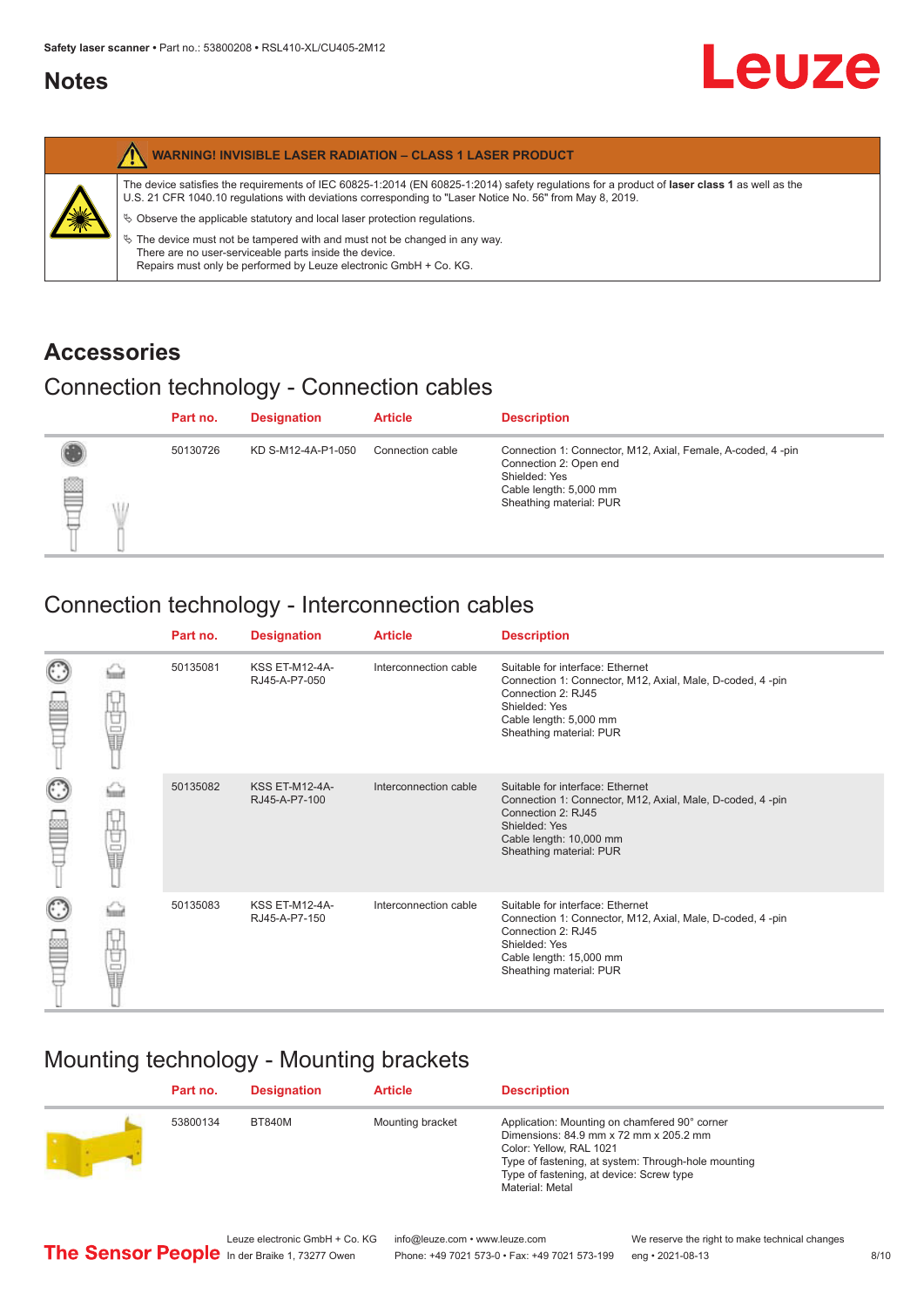### **Accessories**

# Leuze

| Part no. | <b>Designation</b> | <b>Article</b>   | <b>Description</b>                                                                                                                                                                                                                                                            |
|----------|--------------------|------------------|-------------------------------------------------------------------------------------------------------------------------------------------------------------------------------------------------------------------------------------------------------------------------------|
| 53800132 | <b>BTF815M</b>     | Mounting bracket | Application: Mounting bracket for floor mounting<br>Dimensions: 186 mm x 120 mm x 288 mm<br>Scan level height: 150 mm<br>Color: Yellow, RAL 1021<br>Type of fastening, at system: Through-hole mounting<br>Type of fastening, at device: Screw type<br>Material: Metal        |
| 53800133 | BTF830M            | Mounting bracket | Application: Mounting bracket for floor mounting<br>Dimensions: 186 mm x 275 mm x 288 mm<br>Scan level height: 300 mm<br>Color: Yellow, RAL 1021<br>Type of fastening, at system: Through-hole mounting<br>Type of fastening, at device: Screw type<br><b>Material: Metal</b> |

# Mounting

| Part no. | <b>Designation</b> | <b>Article</b> | <b>Description</b>                                             |
|----------|--------------------|----------------|----------------------------------------------------------------|
| 53800131 | BTP800M            | Loop guard     | Dimensions: 160 mm x 169 mm<br>Color: Black<br>Material: Metal |

### **General**

| Part no. | <b>Designation</b> | <b>Article</b> | <b>Description</b>                                                          |
|----------|--------------------|----------------|-----------------------------------------------------------------------------|
| 430400   | RS4-clean-Set1     | Cleaning set   | Number of cleaning cloths: 40 Piece(s)<br>Content of cleaning fluid: 150 ml |

### Services

| Part no. | <b>Designation</b> | <b>Article</b>                                  | <b>Description</b>                                                                                                                                                                                                                                                                                                                                                                                                                                                                                      |
|----------|--------------------|-------------------------------------------------|---------------------------------------------------------------------------------------------------------------------------------------------------------------------------------------------------------------------------------------------------------------------------------------------------------------------------------------------------------------------------------------------------------------------------------------------------------------------------------------------------------|
| S981051  | CS40-I-141         | Safety inspection<br>"Safety laser<br>scanners" | Details: Checking of a safety laser scanner application in accordance with<br>current standards and quidelines. Inclusion of the device and machine data in<br>a database, production of a test log per application.<br>Conditions: It must be possible to stop the machine, support provided by<br>customer's employees and access to the machine for Leuze employees must<br>be ensured.<br>Restrictions: Travel costs and accommodation expenses charged separately<br>and according to expenditure. |
| S981047  | CS40-S-141         | Start-up support                                | Details: For safety devices including stopping time measurement and initial<br>inspection.<br>Conditions: Devices and connection cables are already mounted, price not<br>including travel costs and, if applicable, accommodation expenses.<br>Restrictions: Max. 3 h., no mechanical (mounting) and electrical (wiring) work<br>performed, no changes (attachments, wiring, programming) to third-party<br>components in the nearby environment.                                                      |